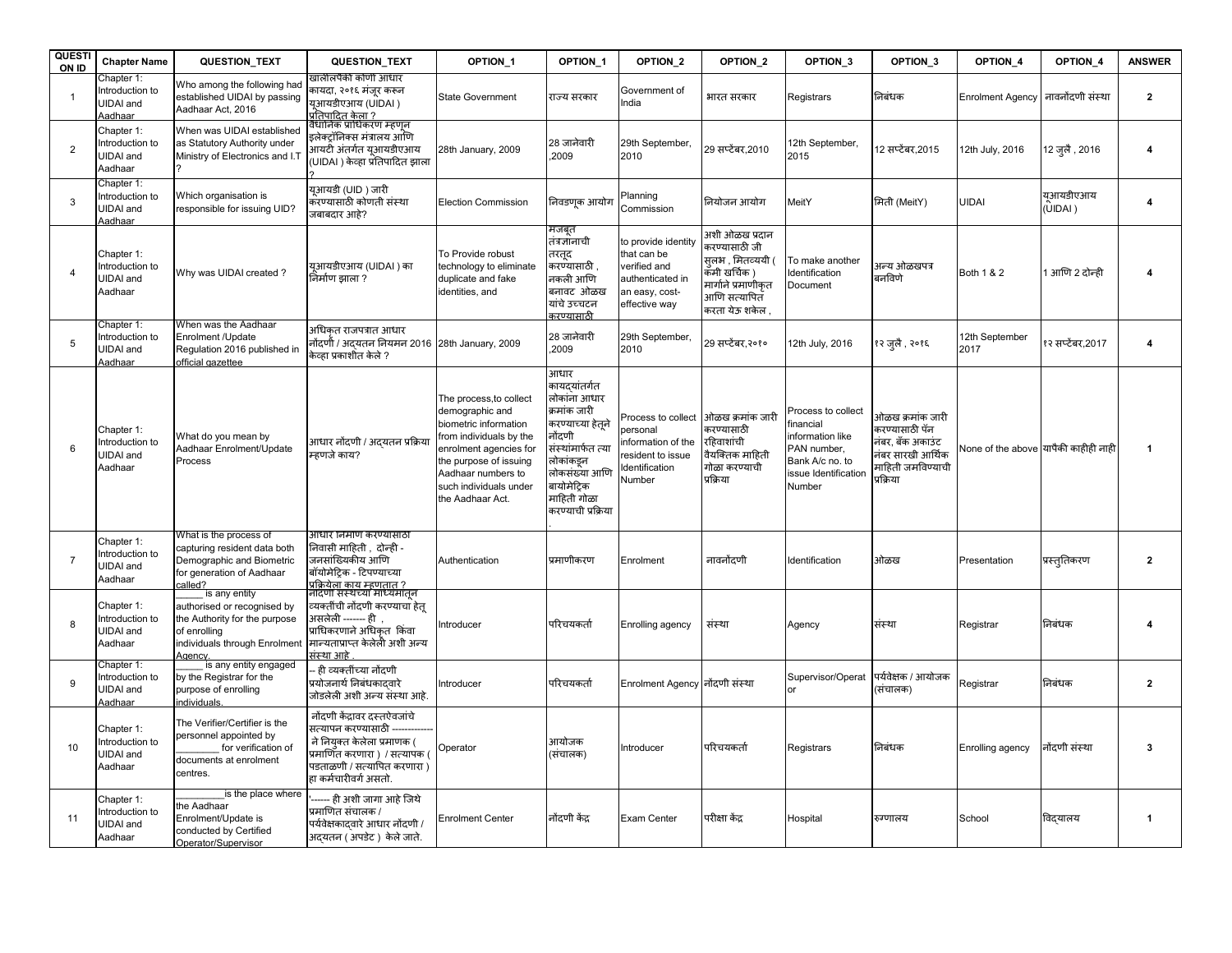| <b>QUESTI</b><br>ON ID | <b>Chapter Name</b>                                   | QUESTION_TEXT                                                                                                                                                                                                                        | QUESTION_TEXT                                                                                                                                                                                                                              | OPTION_1                                                 | OPTION_1                                                          | OPTION_2                                                                                                                                                                                                                             | OPTION_2                                                                                                                                                                                                                             | OPTION <sub>3</sub>                          | OPTION_3                                            | OPTION_4                             | OPTION_4                  | <b>ANSWER</b> |
|------------------------|-------------------------------------------------------|--------------------------------------------------------------------------------------------------------------------------------------------------------------------------------------------------------------------------------------|--------------------------------------------------------------------------------------------------------------------------------------------------------------------------------------------------------------------------------------------|----------------------------------------------------------|-------------------------------------------------------------------|--------------------------------------------------------------------------------------------------------------------------------------------------------------------------------------------------------------------------------------|--------------------------------------------------------------------------------------------------------------------------------------------------------------------------------------------------------------------------------------|----------------------------------------------|-----------------------------------------------------|--------------------------------------|---------------------------|---------------|
| 12                     | Chapter 1:<br>Introduction to<br>JIDAI and<br>Aadhaar | is a certified<br>personnel employed by<br><b>Enrolment Agencies to</b><br>execute the process of<br>enrolment /update at the<br>enrolment centers                                                                                   | नोंदणी केंद्रामध्ये नोंदणी /<br>अदयतन  ( अपडेट) करण्याची<br>प्रक्रिया चालविण्यासाठी नोंदणी<br>संस्थेदवारे नियोजित केलेले ----<br>- हे प्रमाणित कर्मचारी असतात.                                                                             | <b>Enrolment Operator</b>                                | नोंदणी आयोजक<br>(संचालक )                                         | Enrolment<br>Supervisor                                                                                                                                                                                                              | नोंदणी पर्यवेक्षक                                                                                                                                                                                                                    | Introducer                                   | परिचयकर्ता                                          | Both 1 & 2                           | 1 आणि 2 दोन्ही            | 2             |
| 13                     | Chapter 1:<br>Introduction to<br>UIDAI and<br>Aadhaar | Who among the following<br>ensures that only trained and<br>certified persons handle the<br>enrolment/update process?                                                                                                                | केवळ प्रशिक्षित आणि प्रमाणित<br>व्यक्ती नोंदणी / अदययावत<br>प्रक्रिया हाताळणे हे पुढील पैकी<br>कोण सुनिश्चित करतो ?                                                                                                                        | <b>UIDAI</b>                                             | युआयडीएआय<br>(UIDAI)                                              | Operator                                                                                                                                                                                                                             | आयोजक (संचालक)                                                                                                                                                                                                                       | Supervisor                                   | पर्यवेक्षक                                          | Enrolment Agency नोंदणी संस्था       |                           | 4             |
| 14                     | Chapter 1:<br>Introduction to<br>UIDAI and<br>Aadhaar | responsible to conduct the<br>Certification exam for the role<br>of Operator/Supervisor                                                                                                                                              | सचालक / पर्यवेक्षकाच्या<br>भ्रमिकेसाठी प्रमाणन परीक्षा<br>आंयोजित करण्यासाठी -----<br><u>जबाबदार असतो.</u><br>----- ही निबंधक आणि                                                                                                          | ntroducer                                                | परिचयकर्ता                                                        | Enrolment Agency नोंदणी संस्था                                                                                                                                                                                                       |                                                                                                                                                                                                                                      | Testing and<br>Certification<br>Agency       | चाचणी आणि<br>प्रमाणन संस्था                         | Registrar                            | निबंधक                    | 3             |
| 15                     | Chapter 1:<br>Introduction to<br>UIDAI and<br>Aadhaar | is a person<br>registered with the Registrar<br>and Authority who confirms<br>the identity of a person who<br>does not have any valid POI<br>and POA.                                                                                | अधिकाऱ्याकडे नोंद केली गेलेली<br>व्यक्ती आहे जी  एखादया वैध<br>POI आणि POA नसलेल्या<br>व्यक्तीच्या ओळखीची पष्टी<br>करते ( व्यक्तीची ओळख पटवृन<br>टेने ।                                                                                    | Operator                                                 | आयोजक<br>(संचालक)                                                 | Introducer                                                                                                                                                                                                                           | परिचयकर्ता                                                                                                                                                                                                                           | Enrolling agency                             | नोंदणी संस्था                                       | Agency                               | संस्था                    | $\mathbf{2}$  |
| 16                     | Chapter 1:<br>Introduction to<br>UIDAI and<br>Aadhaar | is a person<br>registered with the Registrar<br>and Authority who confirms<br>the identity of a person who<br>does not have any valid POI<br>and POA.                                                                                | ---- हा जिंबंधक आणि<br>अधिकाऱ्याकडे नोंद केली गेलेली<br>व्यक्ती आहे जी  एखादया वैध<br>POI आणि POA नसलेल्या<br>व्यक्तीच्या ओळखीची पुष्टी<br>करते ( व्यक्तीची ओळख पटवून<br>ਾੜੇ ।                                                             | Operator                                                 | आयोजक<br>(संचालक)                                                 | Introducer                                                                                                                                                                                                                           | परिचयकर्ता                                                                                                                                                                                                                           | Enrolling agency                             | नोंदणी संस्था                                       | Agency                               | संस्था                    | $\mathbf{2}$  |
| 17                     | Chapter 1:<br>Introduction to<br>UIDAI and<br>Aadhaar | Who are applicable to can<br>get the Aadhaar<br>Enrolment/Update done?                                                                                                                                                               | आधार नोंदणी / अदयतन पर्ण<br>करण्यासाठी कोण पात्र आहेत?                                                                                                                                                                                     | Operator                                                 | संचालक                                                            | has resided in<br>India for a period<br>or periods<br>amounting in all to<br>one hundred and<br>eighty-two days<br>(182) or more in<br>the twelve<br>months<br>immediately<br>preceding the<br>date of<br>application for<br>Aadhaar | भारतात काही<br>काळापासन किंवा<br>आधार नाव नोंदणीचे<br>आवेदन<br>करण्यापर्वीच्या<br>देनांकाच्या<br>नात्काळ बारा महिने<br>किंवा त्यापेक्षा<br>अधिक अशा<br>एकंदरीत एकशे<br>ब्याऐंशी (182)<br>दिवस या<br>कालावधीमधे<br>राहिलेली व्यक्ती . | <b>NRI</b>                                   | अनिवासी भारतीय                                      | None of the above यापैकी काहीही नाही |                           | $\mathbf{2}$  |
| 18                     | Chapter 1:<br>Introduction to<br>UIDAI and<br>Aadhaar | Enrolment Identification<br>Number (EID) is ___-digit<br>number allocated to residents<br>at the time of enrolment.                                                                                                                  | नोंदणीच्या वेळी नोंदणी ओळख<br>क्रमांक (ID) ही  रहिवाशांना दिली<br>जाणारी ---- अंकी संख्या असते.                                                                                                                                            | 10                                                       | 10                                                                | 12                                                                                                                                                                                                                                   | 12                                                                                                                                                                                                                                   | 15                                           | 15                                                  | 28                                   | 28                        |               |
| 19                     | Chapter 1:<br>Introduction to<br>UIDAI and<br>Aadhaar | Resident is an individual who<br>as resided in India for a<br>period or periods amounting<br>in all to ___ days or more in<br>the twelve months<br>immediately preceding the<br>date of application for<br>Aadhaar Enrolment/Update. | राहवाशा हा एक अशा व्यक्ता<br>आहे जी आधार नोंदणी /<br>अदयतनासाठी ( अपडेटसाठी )<br>अर्ज केल्याच्या तारखेच्या अगदी<br>तत्पूर्वी 12 महिने किंवा त्यापेक्षा<br>जास्त किंवा ----- दिवसांच्या<br>कालावधीसाठी किंवा<br>कालावधींपासून   भारतात राहत | 32                                                       | 32                                                                | 61                                                                                                                                                                                                                                   | 61                                                                                                                                                                                                                                   | 123                                          | 123                                                 | 182                                  | 182                       |               |
| 20                     | Chapter 1:<br>Introduction to<br>UIDAI and<br>Aadhaar | Which of the following<br>contact numbers can a<br>resident call for resolutions to<br>their concerns or grievances<br>related to Aadhaar?                                                                                           | पढीलपैकी कोणत्या संपर्क<br>क्रॅमांकावर रहिवाशी आधार<br>कार्डशी संबंधित त्यांच्या चिंता<br>किंवा तक्रारींचे निवारण<br>होण्यासाठी फोन करू शकतात?                                                                                             | 1947                                                     | 1947                                                              | 2009                                                                                                                                                                                                                                 | 2009                                                                                                                                                                                                                                 | 140                                          | 140                                                 | 108                                  | 108                       | -1            |
| 21                     | Chapter 1:<br>Introduction to<br>UIDAI and<br>Aadhaar | Aadhaar is unique because                                                                                                                                                                                                            | आधार हा एकमेव (विशिष्ट) आहे<br>कारण ---                                                                                                                                                                                                    | No two residents will<br>have the same Aadhaar<br>number | कोणत्याही दोन<br>रहिवाशांना<br>समान आधार<br>संख्या असणार<br>नाही. | A family can get a<br>unique<br>recognized ID                                                                                                                                                                                        | एक कुटुब एक<br>अनन्य<br>मान्यताप्राप्त<br>ओळखपत्र प्राप्त करू<br>शकतो.                                                                                                                                                               | A person can avail<br>two Aadhaar<br>numbers | एक व्यक्ती दोन<br>आधार क्रमांक प्राप्त<br>करू शकते. | None of the above                    | वरील पैकी काहीही<br>नाही. | $\mathbf{1}$  |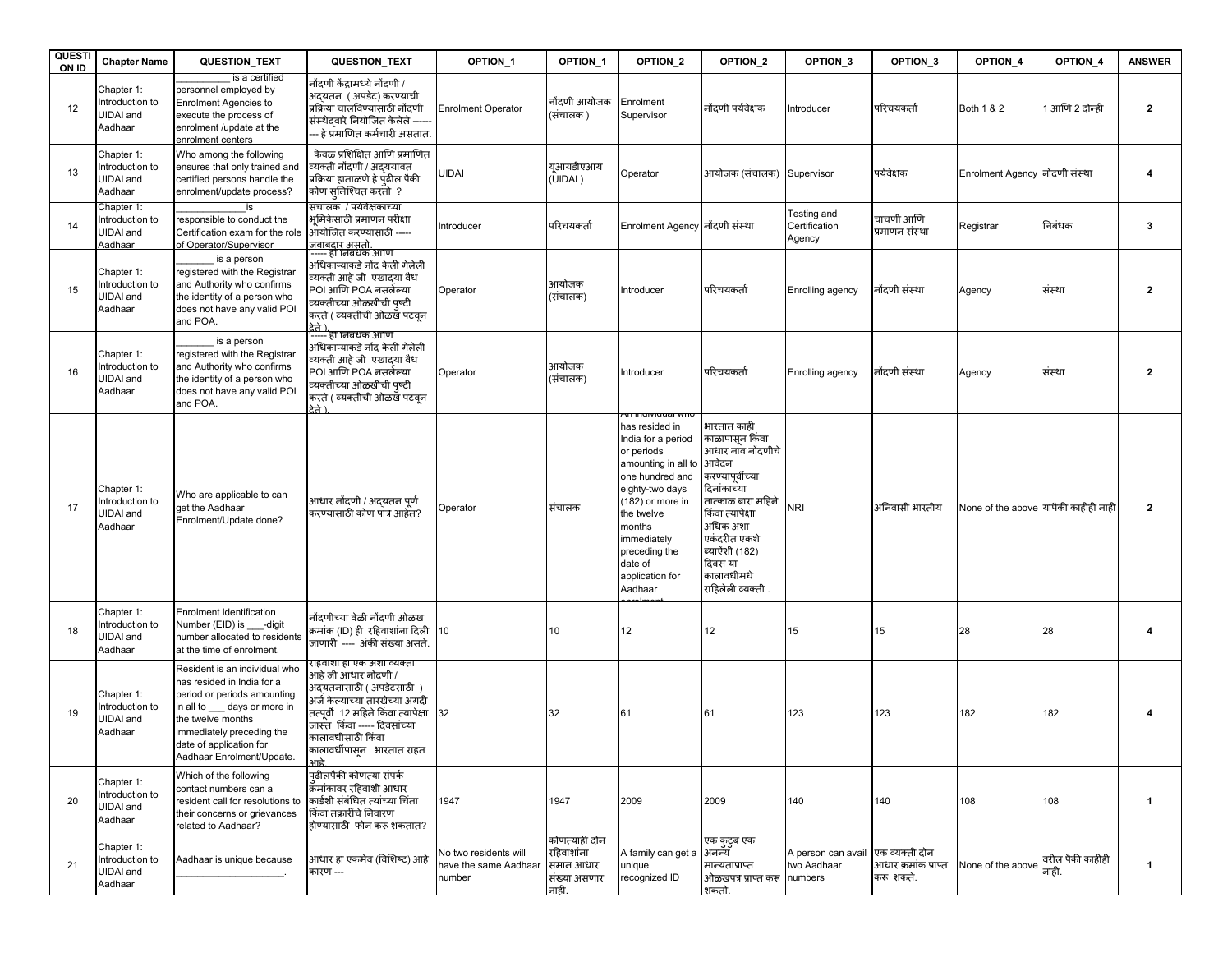| <b>QUESTI</b><br>ON ID | <b>Chapter Name</b>                                               | <b>QUESTION TEXT</b>                                                                                                                                 | QUESTION_TEXT                                                                                                                                                                                            | OPTION_1                                                | OPTION_1                                          | OPTION_2                                                                                                         | OPTION <sub>2</sub>                                                                                                   | OPTION_3                                          | OPTION_3                                                  | OPTION_4                                                                                        | OPTION_4                                                                                    | <b>ANSWER</b>  |
|------------------------|-------------------------------------------------------------------|------------------------------------------------------------------------------------------------------------------------------------------------------|----------------------------------------------------------------------------------------------------------------------------------------------------------------------------------------------------------|---------------------------------------------------------|---------------------------------------------------|------------------------------------------------------------------------------------------------------------------|-----------------------------------------------------------------------------------------------------------------------|---------------------------------------------------|-----------------------------------------------------------|-------------------------------------------------------------------------------------------------|---------------------------------------------------------------------------------------------|----------------|
| 22                     | Chapter 1:<br>Introduction to<br>JIDAI and<br>Aadhaar             | Which of the following is NOT<br>a component of enrollment<br>setup?                                                                                 | पढीलपैकी कोणता नोंदणी<br>प्रयोजनाचा घटक नाही .                                                                                                                                                           | Computer                                                | संगणक                                             | Biometric device                                                                                                 | बायोमेट्रिक यंत्र                                                                                                     | Bomb detector                                     | बॉम्ब शोधक                                                | Iris scanner                                                                                    | आइरिस स्कॅनर                                                                                | 3              |
| 23                     | Chapter 1:<br>Introduction to<br>UIDAI and<br>Aadhaar             | Which of the given is true<br>about Aadhaar?                                                                                                         | निर्दिष्ट केल्यापैकीआधार संबंधी<br>काय सत्य आहे ?                                                                                                                                                        | An individual can obtain<br>multiple Aadhaar<br>numbers | एक व्यक्ती<br>अनेक आधार<br>क्रमांक मिळवू<br>शकते. | Aadhaar collects<br>financial<br>information of<br>residents                                                     | आधार नागरिकांची<br>आर्थिक माहिती<br>गोळा करते.                                                                        | Aadhaar can be<br>used as Proof of<br>Citizenship | आधार<br>नागरिकत्वाचा प्रावा<br>म्हणून वापरला जाऊ<br>शकतो. | Aadhaar enables<br>resident's<br>identification<br>subject to<br>successful<br>"Authentication" | यशस्वी<br>"अधीप्रमाणनाच्या"<br>अधीन राहुन<br>आधार,<br>रहिवाशांच्या<br>ओळखीचे समर्थन<br>करते |                |
| 24                     | Chapter 1:<br>ntroduction to<br>JIDAI and<br>Aadhaar              | Aadhaar uses which of the<br>given to uniquely identify the<br>resident?                                                                             | निर्दिष्ट केल्यापैकी रहिवाशाला<br>एकमेवपणे ओळखण्यासाठी<br>आधार काय वापरते ?                                                                                                                              | Name and Address of<br>the resident                     | रहिवाशांचे नाव<br>आणि पता                         | Fingerprints                                                                                                     | बोटांचे ठसे                                                                                                           | Iris                                              | आयरिस (Iris)                                              | Both 2 & 3                                                                                      | 2 आणि 3 दोन्ही                                                                              | 4              |
| 25                     | Chapter 1:<br>ntroduction to<br>UIDAI and<br>Aadhaar              | Which of the given is true<br>about Aadhaar?                                                                                                         | निर्दिष्ट केल्यापैकीआधार संबंधी<br>काय सत्य आहे ?                                                                                                                                                        | It is just another card                                 | हे फक्त अन्य<br>कार्ड आहे                         | Will collect and<br>record<br>demographic and<br>biometric<br>information for<br>generation of<br>Aadhaar Number | आधार क्रमांकाची<br>निर्मिती करण्यासाठी<br>नोकसंख्याशास्त्रीय<br>आणि बायोमेटिक<br>माहिती गोळा करेल<br>आणि नोंद ठेवेल . | Aadhaar will<br>replace all other<br>IDs          | आधार इतर सर्व<br>ओळखपत्रे (ID)<br>पुनस्थित करेल.          | Will collect<br>profiling<br>information, such<br>as caste, religion,<br>language               | जात, धर्म, भाषा<br>यासारखी<br>प्रोफाइलिंग माहिती<br>संकलित करेल.                            | 2              |
| 26                     | Chapter 1:<br>Introduction to<br>UIDAI and<br>Aadhaar             | is a<br>document to convey the<br>Aadhaar number to a<br>esident.                                                                                    | दस्तऐवज रहिवाशाला<br>आधार क्रमांक देते.                                                                                                                                                                  | Aadhaar letter                                          | आधार पत्र                                         | <b>CIDR</b>                                                                                                      | सी आय डी आर<br>(CIDR)                                                                                                 | <b>UID</b>                                        | य आय डी (UID)                                             | Aadhaar number                                                                                  | आधार क्रमांक                                                                                | $\mathbf{1}$   |
| 27                     | Chapter 1:<br>Introduction to<br>UIDAI and<br>Aadhaar             | Aadhaar will be used to prove लागरिकत्व सिदध करण्यासाठी<br>citizenship.                                                                              | आधारचा वापर केला जाईल.                                                                                                                                                                                   | <b>TRUE</b>                                             | सत्य                                              | <b>FALSE</b>                                                                                                     | असत्य                                                                                                                 |                                                   |                                                           |                                                                                                 |                                                                                             | $\overline{2}$ |
| 28                     | Chapter 1:<br>Introduction to<br>JIDAI and<br>Aadhaar             | Aadhaar will cover all<br>residents of India who are<br>residing in India for 180 days<br>from the date of Aadhaar<br>enrolment/update               | आधार नोंदणी / अंदयतनच्या (<br>अपडेट )तारखेपासून 180<br>दिवसांसाठी भारतात राहणाऱ्या<br>सर्व रहिवाशांना आधार समाविष्ट<br>करेल                                                                              | <b>TRUE</b>                                             | सत्य                                              | <b>FALSE</b>                                                                                                     | असत्य                                                                                                                 |                                                   |                                                           |                                                                                                 |                                                                                             | $\mathbf{1}$   |
| 29                     | Chapter 1:<br>Introduction to<br>UIDAI and<br>Aadhaar             | The vision of UIDAI is to<br>empower residents of India<br>with a unique identity and a<br>digital platform to<br>authenticate anytime,<br>anywhere. | भारतातील रहिवाशांना अदवितीय<br>ओळख अधिकार आणि<br>कोणत्याही वेळी. कोणत्याही<br>स्थानी प्रमाणित करण्यासाठी<br>अंकात्मक व्यासपीठ (डिजिटल<br>प्लॅटफॉर्म ) देणे हा  UIDAI<br>(युआयडीएआय) चा दृष्टीकोन<br>आहे. | <b>TRUE</b>                                             | सत्य                                              | <b>FALSE</b>                                                                                                     | असत्य                                                                                                                 |                                                   |                                                           |                                                                                                 |                                                                                             | -1             |
| 30                     | Chapter 1:<br>Introduction to<br>UIDAI and<br>Aadhaar             | Aadhaar is a 15-digit number.                                                                                                                        | आधार ही 15-अंकी संख्या आहे                                                                                                                                                                               | <b>TRUE</b>                                             | सत्य                                              | <b>FALSE</b>                                                                                                     | असत्य                                                                                                                 |                                                   |                                                           |                                                                                                 |                                                                                             | $\overline{2}$ |
| 31                     | Chapter 2: Child<br><b>Enrolment Lite</b><br><b>Client Manual</b> | What is the operating system<br>used in Child Enrolment Lite<br>Client?                                                                              | चाइल्ड एनरोलमेंट लाइट<br>क्लाएंटसाठी संगनकाची कोणती<br>ऑपरेटिंग प्रणाली वापरली जाते?                                                                                                                     | Windows                                                 | विंडोस                                            | iOS                                                                                                              | आई.ओ.एस.                                                                                                              | Linux                                             | लिनक्स                                                    | Android                                                                                         | अन्ड्रॉइड                                                                                   | $\overline{4}$ |
| 32                     | Chapter 2: Child<br><b>Enrolment Lite</b><br><b>Client Manual</b> | What are the documents to<br>be collected for enrolment in<br>Child Enrolment Lite Client?                                                           | चाइल्ड एनरोलमेंट लाइट क्लाएंट<br>मध्ये नोंदणी कारताना कोणती<br>कागदपत्रे घेतली जातात?                                                                                                                    | POI                                                     | पी.ओ.आय                                           | <b>POA</b>                                                                                                       | पी.ओ.ए.                                                                                                               | <b>POR</b>                                        | पी.ओ.आर.                                                  | None of these                                                                                   | यापैकी कोणतेही<br>नाही                                                                      | 3              |
| 33                     | Chapter 2: Child<br><b>Enrolment Lite</b><br><b>Client Manual</b> | Who can get enrolled in Child<br><b>Enrolment Lite Client?</b>                                                                                       | चाडल्ड एनरोलमेंट लाडट क्लाएंट<br>अंतर्गत कोणाची नोंदणी करता<br>येते?                                                                                                                                     | children less than 5<br>years of age                    | ५ वर्षाखालील<br>मुलांची                           | children more<br>than 5 years of<br>age                                                                          | ५ वर्षांवरील मुलांची      Any age                                                                                     |                                                   | कोणत्याही वयातील<br>मलांचा                                | None of these                                                                                   | यापैकी कोणतेही<br>नाही                                                                      | $\overline{1}$ |
| 34                     | Chapter 2: Child<br><b>Enrolment Lite</b><br><b>Client Manual</b> | Name the device used for<br>enrolment in Child Enrolment<br>Lite Client?                                                                             | चाइल्ड एनरोलमेंट लाइट क्लाएंट<br>नोंदणीच्या वेळी वापरले जाणा-या Tablet<br>यंत्रचे नाव सागा?                                                                                                              |                                                         | ਟੱਕਕੇਟ                                            | Laptop                                                                                                           | लॅपटॉप                                                                                                                | Desktop                                           | डेस्कटॉप                                                  | None of these                                                                                   | यापैकी कोणतेही<br>नाही                                                                      | $\mathbf{1}$   |
| 35                     | Chapter 2: Child<br><b>Enrolment Lite</b><br><b>Client Manual</b> | How is the packet uploaded<br>from Child Enrolment Lite<br>Client ?                                                                                  | चाइल्ड एनरोलमेंट लाइट<br>क्लाएंटमध्ये पॅकेट कसे अपलोड<br>केले जाते?                                                                                                                                      | Through SFTP                                            | एस. एफ. टी.पी<br>च्या माध्यमातून                  | Upload option in<br><b>Child Enrolment</b><br>Lite Client                                                        | सी. ई. एल मधन<br>अपलोड करण्यांचा<br>पर्याय                                                                            | <b>Upload Portal</b>                              | पोर्टल मध्ये अपलोड<br>करणे                                | None of these                                                                                   | यापैकी कोणतेही<br>नाही                                                                      | $\overline{2}$ |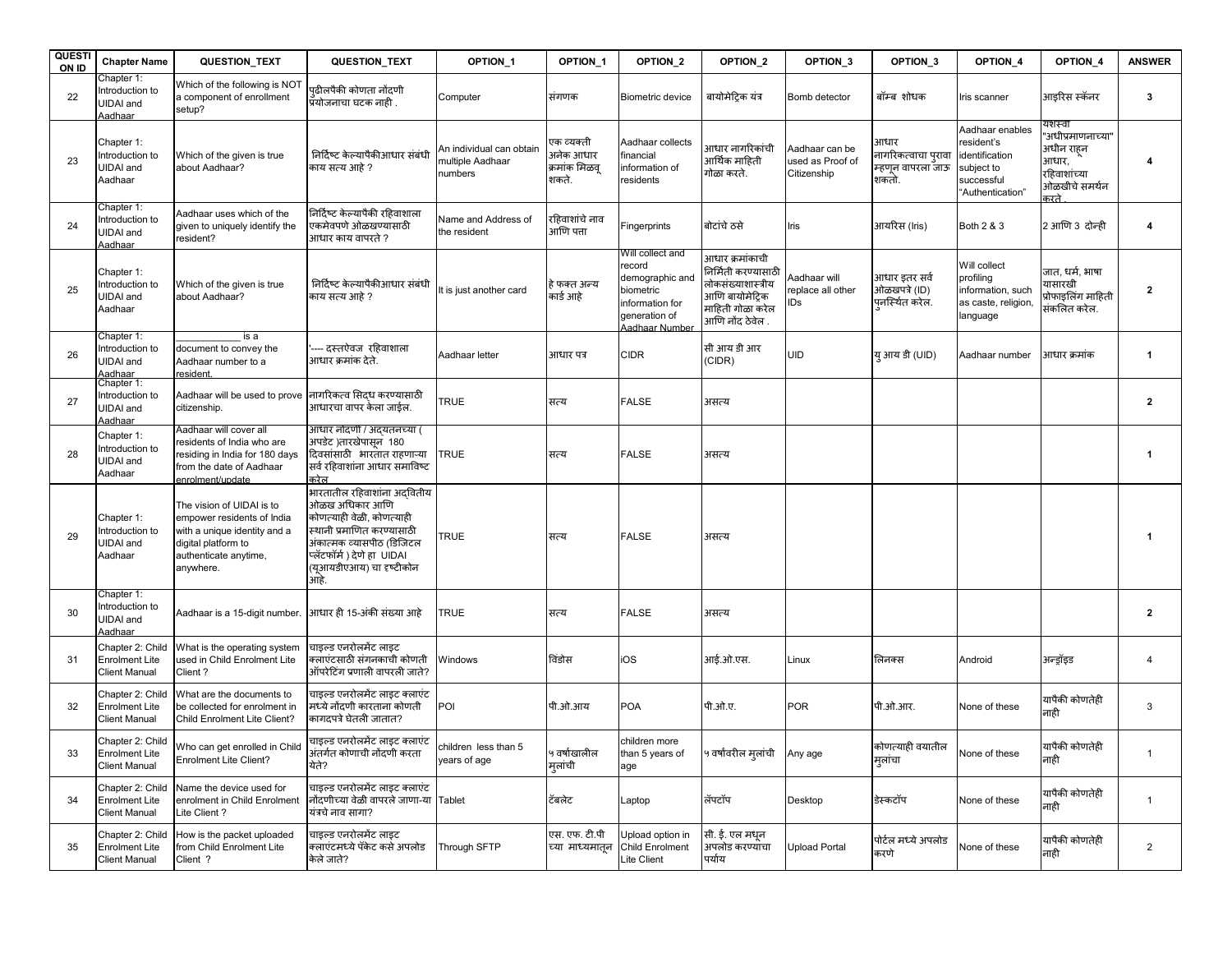| <b>QUESTI</b><br>ON ID | <b>Chapter Name</b>                                               | QUESTION_TEXT                                                                                                                                                              | QUESTION_TEXT                                                                                                                                                                         | OPTION_1                               | OPTION_1                                     | OPTION_2                                      | OPTION_2                                   | OPTION_3                                                    | OPTION_3                                                                   | OPTION_4                                                                             | OPTION_4                                                                     | <b>ANSWER</b>  |
|------------------------|-------------------------------------------------------------------|----------------------------------------------------------------------------------------------------------------------------------------------------------------------------|---------------------------------------------------------------------------------------------------------------------------------------------------------------------------------------|----------------------------------------|----------------------------------------------|-----------------------------------------------|--------------------------------------------|-------------------------------------------------------------|----------------------------------------------------------------------------|--------------------------------------------------------------------------------------|------------------------------------------------------------------------------|----------------|
| 36                     | Chapter 2: Child<br>Enrolment Lite<br><b>Client Manual</b>        | Which of the following is a<br>feature of Child Enrolment<br>te Client?                                                                                                    | खालीलपैकी कोणते वैशिष्टय<br>चाइल्ड एनरोलमेंट लाइट<br>क्लाएंटचे आहे?                                                                                                                   | <b>Child Enrollment</b>                | बाल नावनोंदणी                                | Information<br>sharing consent                | माहितीचा<br>आधानप्रधान<br>करण्याची संमती   | Demographic<br>update                                       | डेमोग्राफिक सुधारणा Biometric update                                       |                                                                                      | बायोमेटिकची<br>सुधारणा                                                       | -1             |
| 37                     | Chapter 2: Child<br>Enrolment Lite<br><b>Client Manual</b>        | During enrolment in Child<br>Enrolment Lite Client, tablet<br>needs to be connected to<br>hternet                                                                          | चाइल्ड एनरोलमेट लाइट<br>क्लायंटमध्ये नोंदणीकरण<br>करताना, टॅबलेट यंत्रणा<br>इंटरनेटशी जोडलेली असणे<br>आवश्यक आहे का?                                                                  | Yes                                    | होय                                          | No                                            | नाही                                       | <b>Child Enrolment</b><br>Lite Client also<br>works offline | चाइल्ड एनरोलमेट<br>लाइट क्लाएंट<br>क्लाएंट<br>ऑफलाइनवर देखील<br>कार्य करतो | None of these                                                                        | यापैकी कोणतेही<br>नाही                                                       |                |
| 38                     | Chapter 2: Child<br><b>Enrolment Lite</b><br><b>Client Manual</b> | Can child get enrolled if<br>aadhaars of both parents are निसेल तर त्यांच्या मलांची<br>unavailable?                                                                        | दोन्ही पालकांचे आधार काढलेले<br>नोंदणी करू शकतो का?                                                                                                                                   | No                                     | नाही                                         | Yes                                           | होय                                        |                                                             |                                                                            |                                                                                      |                                                                              | $\overline{1}$ |
| 39                     | Chapter 2: Child<br><b>Enrolment Lite</b><br><b>Client Manual</b> | f the name of child is not<br>available what can be used in<br>name option?                                                                                                | मलाचे नावच ठेवलेले नसेल तर<br>निॉवाच्या पर्यायात काय करता<br>येऊ शकते?                                                                                                                | Can be left blank                      | रिक्त सोडता येऊ<br>शकते                      | Baby one/two/<br>of <mother name=""></mother> | बाळच्या आईचे नाव<br>किवा वडिलांचे नाव      | only mother's<br>name                                       | फक्त आईचे नाव                                                              | only father's name                                                                   | फक्त वडिलाचेचे<br>नाव                                                        | $\overline{2}$ |
| 40                     | Chapter 2: Child<br><b>Enrolment Lite</b><br><b>Client Manual</b> | Whose photograph is<br>captured in Child Enrolment<br>.ite Client?                                                                                                         | चाइल्ड एनरोलमेंट लाइट<br>क्लाएंटमध्ये कोणाचे छायाचित्र<br>घेतले जाते?                                                                                                                 | Mother's                               | आईचे                                         | Father's                                      | वडिलांचे                                   | Operator's                                                  | ऑपरेटरचे                                                                   | Child                                                                                | म्लाचे                                                                       | 4              |
| 41                     | Chapter 2: Child<br><b>Enrolment Lite</b><br><b>Client Manual</b> | or acknowledgement of EID<br>what communication<br>nethod is used in Child<br>Enrolment Lite Client?                                                                       | ई.आय.डी. साठी पोचपावतीच्या<br>संदर्भात, चाइल्ड एनरोलमेंट<br>लाइट क्लाएंटमध्ये संवादाची<br>कोणती पदधत वापरली जाते?                                                                     | Mobile number                          | मोबाइल नंबर                                  | Email                                         | ईमेल                                       | <b>Ack Print</b>                                            | पोचपावतीची प्रिंट                                                          | Both mobile &<br>email                                                               | मोबाइल आणि<br>ईमेल दोन्ही                                                    | $\mathbf 1$    |
| 42                     | Chapter 2: Child<br><b>Enrolment Lite</b><br><b>Client Manual</b> | Single finger print scanner<br>device can be used with<br>Child Enrolment Lite Client                                                                                      | सिगल फिगर प्रिंट स्कॅनर ही<br>यात्रणा चाइल्ड एनरोलमेंट लाइट<br>क्लाएंटबरोबर  वापरली जाऊ<br>शकते का?                                                                                   | Yes                                    | होय                                          | No                                            | नाही                                       |                                                             |                                                                            |                                                                                      |                                                                              | $\mathbf{1}$   |
| 43                     | Chapter 2: Child<br><b>Enrolment Lite</b><br><b>Client Manual</b> | How acknowlegement EID is<br>communicated in Child<br>Enrolment Lite Client?                                                                                               | ई.आय.डी ची पोचपावती चाइल्ड<br>एनरोलमेंट लाइट क्लाएंट मध्ये<br>कशी कळवता येईल?                                                                                                         | Resident will get a call<br>from UIDAI | निवासीला<br>युआयडीएआय<br>कड़न कॉल जाईल. post | Resident will get<br>a confirmation by        | निवासीला<br>व्हॉटस्पवर तयची<br>पष्टी मिळेल | Resident wil get<br>acknowledgment<br>slip                  | निवासीला पोचपावती<br>मिळेल                                                 | Resident will get<br>acknowledgment<br>message on the<br>registered mobile<br>number | निवासीला<br>नोंदणीकृत<br>मोबाईल नंबर वर<br>पोचपावतीचा संदेश<br>प्राप्त होईल. |                |
| 44                     | Chapter 2: Child<br><b>Enrolment Lite</b><br><b>Client Manual</b> | Biometric authentication is<br>necessary for operator login?                                                                                                               | ऑपरेटरच्या लॉगीनसाठी<br>बायोमॅट्रिक अथोंटीकेशन<br>आवश्यक आहे का ?                                                                                                                     | <b>TRUE</b>                            | बरोबर                                        | <b>FALSE</b>                                  | चुक                                        |                                                             |                                                                            |                                                                                      |                                                                              | $\mathbf{1}$   |
| 45                     | Chapter 2: Child<br>Enrolment Lite<br><b>Client Manual</b>        | Which of these are<br>mandatory fields in<br>Demographic Information?                                                                                                      | पढील पैकी कोणत्या डेमोग्राफिक<br>माहितीतील फील्ड्स अनिवार्य<br>आहेत?                                                                                                                  | Name                                   | नाव                                          | Age                                           | वय                                         | Gender                                                      | लिंग                                                                       | All of the Above                                                                     | वरील सर्व                                                                    | $\overline{4}$ |
| 46                     | Chapter 2: Child<br><b>Enrolment Lite</b><br><b>Client Manual</b> | s the address being captured<br>n enrolment through Child<br><b>Enrolment Lite Client?</b>                                                                                 | वाइल्ड एनरोलमेंट लाइट क्लाएंट<br>दवारे पत्ता घेतला जातो का?.                                                                                                                          | NO                                     | नाही                                         | <b>YES</b>                                    | होय                                        |                                                             |                                                                            |                                                                                      |                                                                              | $\mathbf 1$    |
| 47                     | Chapter 2: Child<br><b>Enrolment Lite</b><br><b>Client Manual</b> | For enrolment of child,<br>availability of whose aadhaar<br>number is mandatory?                                                                                           | लहान मृलाच्या नोंदणीसाठी,<br>उपलब्धते नसार कोणाचा आधार<br>क्रमांक अनिवार्य आहे?                                                                                                       | Mother's                               | आईचा                                         | Father's                                      | वडिलांचा                                   | Gaurdian                                                    | पालकांचा                                                                   | Either of option 1<br>& 2                                                            | पर्याय १ आणि २                                                               | $\overline{4}$ |
| 48                     | Chapter 2: Child<br>Enrolment Lite<br><b>Client Manual</b>        | s any local language<br>configurable in Child<br>Enrolment Lite Client?                                                                                                    | कोणतीही स्थानिक भाषा चाइल्ड<br>एनरोलमेंट लाइट क्लाएंटमध्ये<br>कॉन्फिगर करता येईल का?                                                                                                  | ΝO                                     | नाही                                         | YES                                           | होय                                        |                                                             |                                                                            |                                                                                      |                                                                              | $\mathbf{1}$   |
| 49                     | Chapter 2: Child<br><b>Enrolment Lite</b><br>Client Manual        | Can child get enrolled in<br>Child Enrolment Lite Client if<br>only aadhaars of both the<br>parents are available, but<br>both the parents are not<br>physically avilable? | אקניט לאולוניזיה ניזוקט<br>क्लाएंट दवारे लहान मृलाची<br>नोंदणी करताना दोन्हीँ पालकांचे<br>आधार उपलब्ध आहेत, परंत<br>दोन्ही पालक तेथे उपस्थित<br>नसल्यास त्याची नोंदणी करू<br>शकतो का? | Yes                                    | होय                                          | <b>NO</b>                                     | नाही                                       |                                                             |                                                                            |                                                                                      |                                                                              | 2              |
| 50                     | Chapter 2: Child<br><b>Enrolment Lite</b><br><b>Client Manual</b> | Which Biometric authetication<br>is used in Child Enrolment<br>Lite Client?                                                                                                | कोणते बायोमॅटिक अथोंटीकेशन<br>चाइल्ड एनरोलमेंट लाइट<br>क्लाएंटमध्ये प्रमाणीकरणासाठी<br>वापरले जाते?                                                                                   | Iris                                   | बुबुळ                                        | Fingerprint                                   | बोटांचे ठसे                                | <b>OTP</b>                                                  | एका वेळीचे पासवर्ड<br>(वन टाईम पासवर्ड)                                    | None of these                                                                        | यापैकी कोणतेही<br>नाही                                                       | $\overline{2}$ |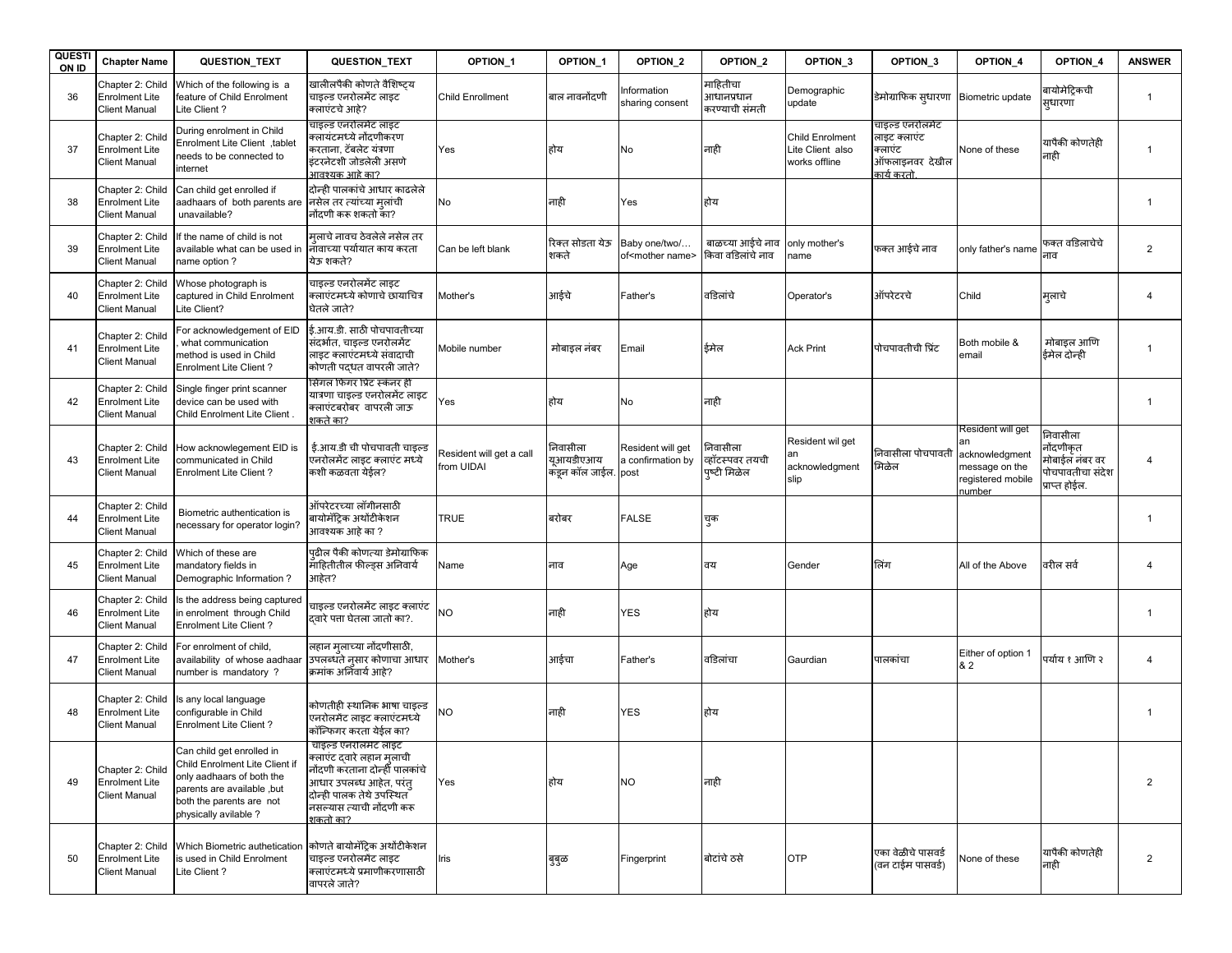| <b>QUESTI</b><br>ON ID | <b>Chapter Name</b>                                               | QUESTION_TEXT                                                                                                                  | QUESTION_TEXT                                                                                                                    | OPTION_1                       | OPTION <sub>1</sub>                 | OPTION_2                               | OPTION <sub>2</sub>                     | OPTION <sub>3</sub>            | OPTION <sub>3</sub>             | OPTION_4       | OPTION_4               | <b>ANSWER</b>  |
|------------------------|-------------------------------------------------------------------|--------------------------------------------------------------------------------------------------------------------------------|----------------------------------------------------------------------------------------------------------------------------------|--------------------------------|-------------------------------------|----------------------------------------|-----------------------------------------|--------------------------------|---------------------------------|----------------|------------------------|----------------|
| 51                     | Chapter 2: Child<br><b>Enrolment Lite</b><br><b>Client Manual</b> | Does Child Enrolment Lite<br>Client support Iris scan<br>devices for Authentication?                                           | चाइल्ड एनरोलमेट लाइट<br>.<br>क्लाएंट मध्ये बुब्ळाचे स्कॅन<br>डिवाईस प्रमाणीकरणासाठी मदत<br>रते का?                               | NO.                            | नाही                                | YES                                    | होय                                     |                                |                                 |                |                        | $\overline{1}$ |
| 52                     | Chapter 2: Child<br><b>Enrolment Lite</b><br><b>Client Manual</b> | Who carries out the Client<br>Registration process in Child<br>Enrolment Lite Client?                                          | चाइल्ड एनरोलमेंट लाइट<br>क्लाएंट मध्ये क्लायंट नोंदणी ही<br>प्रक्रिया कोण चालतो?                                                 | Registrar admin                | रजिस्ट्रार प्रशासन                  | EA admin/<br><b>Nominated Official</b> | ईए प्रशासन /<br>नामनिर्देशित<br>अधिकारी | child                          | मुल                             | None of these  | यापैकी कोणतेही<br>नाही | $\overline{2}$ |
| 53                     | Chapter 2: Child<br>Enrolment Lite<br><b>Client Manual</b>        | Operator can enroll on Child<br>Enrolment Lite Client after                                                                    | च्यानंतरच ऑपरेटर चाइल्ड<br>एनरोलमेंट लाइट क्लाएंट वर<br>नोंदणी करू शकतो.                                                         | <b>Adding Operator</b>         | ऑपरेटरची<br>नोंदणी करून             | Operator<br>Verification               | ऑपरेटर पडताळणी                          |                                |                                 |                |                        | $\overline{1}$ |
| 54                     | Chapter 2: Child<br><b>Enrolment Lite</b><br><b>Client Manual</b> | s the name of child<br>mandatory for enrolment in<br><b>Child Enrolment Lite Client?</b>                                       | चाइल्ड एनरोलमेंट लाइट क्लाएंट<br>मध्ये नोंदणीसाठी मलाचे नाव<br>अनिवार्य आहे का?                                                  | Yes                            | होय                                 | No                                     | नाही                                    |                                |                                 |                |                        | $\overline{2}$ |
| 55                     | Chapter 2: Child<br>Enrolment Lite<br><b>Client Manual</b>        | low enrolment location is<br>captured in Child Enrolment<br>Lite Client?                                                       | चाइल्ड एनरोलमेंट लाइट क्लाएंट<br>मध्ये नोंदणी करताना स्थान कसे Manual data entry<br>स्वीकारले केले जाते?                         |                                |                                     | मॅन्युअल डेटा एंट्री With GPS dongle   | जी.पी.एस डोंगलच्या<br>सहायाने           | Input during<br>registration   | नोंदणीच्या वेळी<br>माहिती देवून | None of these  | यापैकी कोणतेही<br>नाही | $\overline{2}$ |
| 56                     | Chapter 2: Child<br>Enrolment Lite<br><b>Client Manual</b>        | Can child be enrolled in Child<br>Enrolment Lite Client if only<br>EID of either parent is<br>available?                       | जर पालकाचे फक्त ई.आय.डी<br><sup>5</sup> पलब्ध असल्यास चाइल्ड<br>एनरोलमेंट लाइट क्लाएंटदवारे<br>मलाचे नोंदणीकरण करता येईल<br>कॅा? | NO.                            | नाही                                | yes                                    | होय                                     |                                |                                 |                |                        | $\overline{1}$ |
| 57                     | Chapter 2: Child<br><b>Enrolment Lite</b><br><b>Client Manual</b> | After entering the Aadhaar in<br>parent Aadhaar tab what<br>does red colour reflect?                                           | नोंदणीच्या वेळी पालकांचे आधार<br>दिल्यानंतर आधार-टॅबमध्ये लाल<br>रंग कश्यासाठी प्रतिबिंबित होतो?                                 | Valid aadhaar                  | वैध आधार                            | Invalid aadhaar                        | अवैध आधार                               | Parent absent                  | पालकांची<br>अन् <i>प</i> स्थिती | Parent present | पालकांची<br>उपस्थिती   | $\overline{2}$ |
| 58                     | Chapter 2: Child<br><b>Enrolment Lite</b><br><b>Client Manual</b> | Photograph captured in Child<br><b>Enrolment Lite Client</b><br>contains___                                                    | चाइल्ड एनरोलमेंट लाइट क्लाएंट<br>मध्ये काढलेले फोटोमध्ये<br>मिळेल                                                                | Photo of child with<br>mother  | आई आणि<br>मलाचा फोटो                | Photo of child<br>with Father          | वडिल आणि मुलाचा<br>फोटो                 | Only Child's photo             | फक्त मुलाचा फोटो                | Family photo   | कौट्रंबिक फोटो         | 3              |
| 59                     | Chapter 2: Child<br>Enrolment Lite<br><b>Client Manual</b>        | Child Enrolment Lite Client<br>can be Synched through_                                                                         | दवारे चाइल्ड<br>रनरोलमेंट लाइट क्लाएंट<br>संकर्णर्मित केले जाऊ शकते.                                                             | Setting icon in home<br>page   | मुख्य पृष्ठावरील<br>सेंटिंगर्च टॅब  | Upload icon in<br>home page            | म्ख्य पृष्ठावरील<br>ॲपलोडॅ टॅब          | Enrolment icon in<br>home page | म्ख्य पृष्ठावरील<br>नौंदणी टॅब  | None of these  | यापैकी कोणतेही<br>नाही | $\mathbf{1}$   |
| 60                     | Chapter 2: Child<br>Enrolment Lite<br><b>Client Manual</b>        | Can Child Enrolment Lite<br>Client support addition of<br>more than one operator?                                              | एकापेक्षा अधिक ऑपरेटरची<br>नोंदणी चाइल्ड एनरोलमेंट लाइट<br>क्लाएंटमध्ये करता येव् शकते                                           | Yes                            | होय                                 | NO                                     | नाही                                    |                                |                                 |                |                        | $\overline{1}$ |
| 61                     | Chapter 2: Child<br>Enrolment Lite<br><b>Client Manual</b>        | What is required for the de-<br>registration of Child<br>Enrolment Lite Client?                                                | चाइल्ड एनरोलमेंट लाइट क्लाएंट<br>मध्ये नोंदणी रदद करण्यासाठी<br>कशाची आवश्यकता आहे?                                              | EA code                        | ई.ए. कोड                            | Registrar code                         | रजिस्टार कोड                            | EA login<br>credentials        | ईए लॉगिन<br>क्रिडेन्शियल्स      | None of these  | यापैकी कोणतेही<br>नाही | 3              |
| 62                     | Chapter 2: Child<br><b>Enrolment Lite</b><br><b>Client Manual</b> | Is it possible to complete child चाइल्ड एनरोलमेट लाइट क्लाएट<br>enrolment in Child Enrolment<br>Lite Client without photograph | मध्ये मलाचे छायाचित्र न घेता<br>नोंदणी पूर्ण करता येणे शक्य आहे NO<br>— -<br>का?                                                 |                                | नाही                                | Yes                                    | होय                                     |                                |                                 |                |                        | $\mathbf{1}$   |
| 63                     | Chapter 2: Child<br>Enrolment Lite<br><b>Client Manual</b>        | s there a option of Capturing<br>demographic details in local<br>anguage in Child Enrolment<br>Lite Client?                    | स्थानिक भाषेत डेमोग्राफिक<br>तपशील स्विकारण्याचा पर्याय<br>चाइल्ड एनरोलमेंट लाइट क्लाएंट<br>मध्ये उपलब्ध आहे का?                 | NO                             | नाही                                | Yes                                    | होय                                     |                                |                                 |                |                        |                |
| 64                     | Chapter 2: Child<br><b>Enrolment Lite</b><br><b>Client Manual</b> | Can Child Enrolment Lite<br>Client work without biometric<br>authentication device?                                            | चाइल्ड एनरोलमेंट लाइट क्लाएंट<br>दवारे केलेल्या नोंदणीकरणांची<br>यादी _____ मधून प्राप्त केले<br>जाऊ शकते.                       | Yes                            | मुख्य पृष्ठावरील<br>नोंदणी टॅब मधून | NΟ                                     | नोंदणी टॅबच्या<br>सेटिंग मधन            |                                | अपलोड टॅब मधृन                  |                | यापैकी कोणतेही<br>नाही | $\overline{2}$ |
| 65                     | Chapter 2: Child<br><b>Enrolment Lite</b><br><b>Client Manual</b> | List of enrolments done in<br>Child Enrolment Lite Client<br>can be retrieved from                                             | चाइल्ड एनरोलमेंट लाइट क्लाएंट<br>मध्ये दिलेली माहिती<br>दवारे पन्हा प्राप्त केले जाऊ शकते                                        | Enrolment icon in home<br>page | अपलोड टॅबच्या<br>सेटिंग मधुन        | Enrolment icon in<br>Settings          | मुख्य पृष्ठावरील<br>अपलोड टॅबमधून       | Upload icon                    | सिंक टॅब                        | None of these  | यापैकी कोणतेही<br>नाही | $\overline{2}$ |
| 66                     | Chapter 2: Child<br><b>Enrolment Lite</b><br><b>Client Manual</b> | Upload information in Child<br>Enrolment Lite Client can be<br>retrieved from                                                  | पालाकांविना मुलाची चाइल्ड<br>एनरोलमेंट लाइँट क्लाएंट मध्ये<br>नावनोंदणी करू शकतो.                                                | Uplaod icon in Settings        | बरोबर                               | Upload icon in<br>home page            | चुक                                     | Sync icon                      |                                 | None of these  |                        | $\overline{1}$ |
| 67                     | Chapter 2: Child<br><b>Enrolment Lite</b><br><b>Client Manual</b> | Child without parents can get<br>enrolled through Child<br>Enrolment Lite Client.                                              | पालाकांविना मुलाची चाइल्ड<br>एनरोलमेंट लाइंट क्लाएंट मध्ये<br>नावनोंदणी करू शकतो.                                                | <b>TRUE</b>                    | बरोबर                               | FALSE                                  | चुक                                     |                                |                                 |                |                        | $\overline{2}$ |